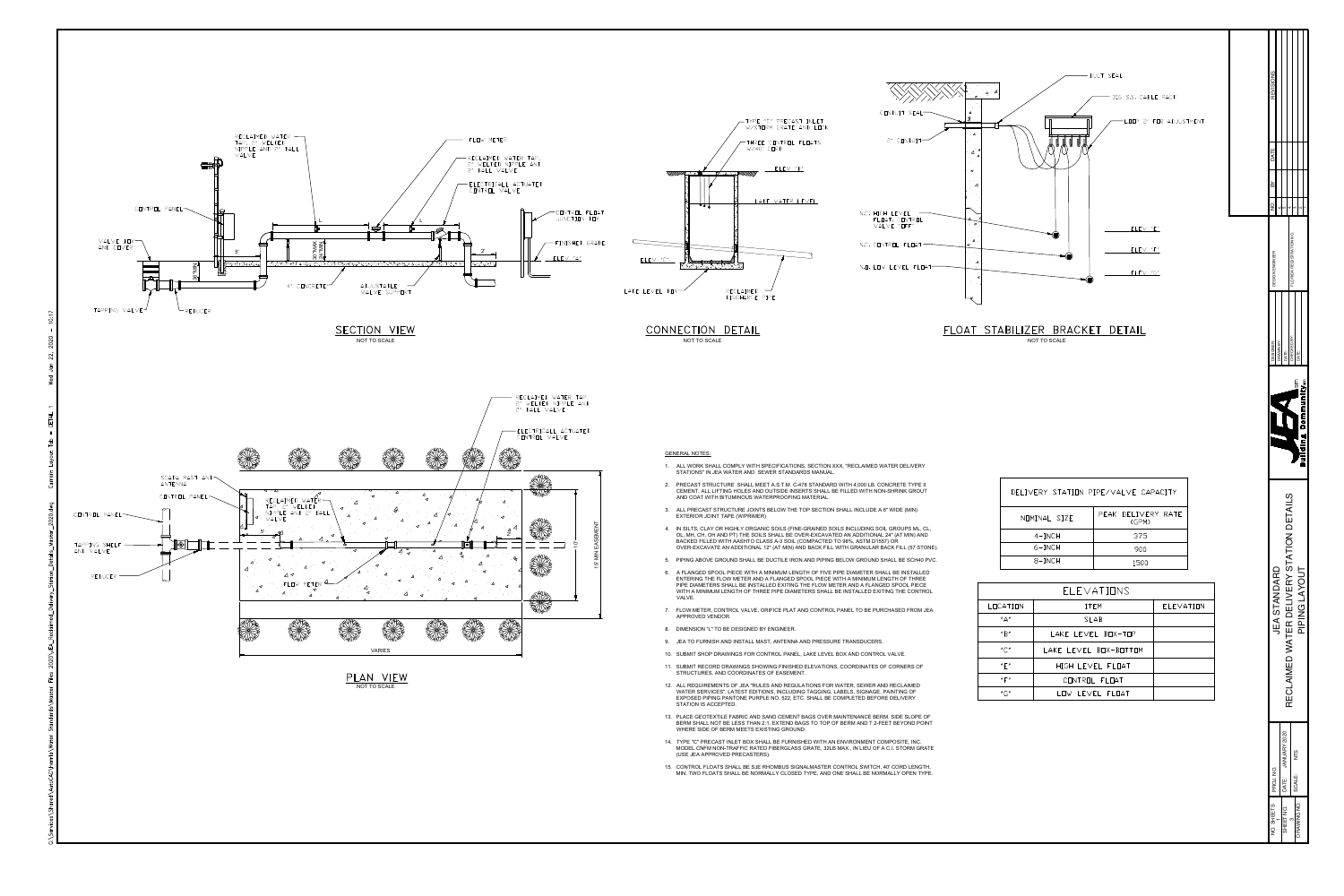## GENERAL NOTES:

1. REFER TO "REUSE STATION CONTROLS SPECIFICATION" FOR FURTHER DETAILS THAT MUST BE ADHERED TO.

2. THIS DRAWING IS AN EXAMPLE OF HOW OVERALL CABINET IS TO BE DESIGNED.

AWG STRANDED, TIN-PLATED COPPER.

| 1. REFER TO "REUSE STATION CONTROLS SPECIFICATION" FOR   |
|----------------------------------------------------------|
| 2. THIS DRAWING IS AN EXAMPLE OF HOW OVERALL CABINET I   |
| 3. REFER TO NOTES AND DETAILS ON ALL DRAWING SHEETS.     |
| 4. ALL FIELD WIRING SHALL BE #14 AWG STRANDED, TIN-PLATE |
| 5. ALL PLC I/O WIRING SHALL BE #18 AWG.                  |
| 6. ALL MOUNTING SCREWS SHALL BE DRILLED AND TAPPED (N    |
| 7. ALL MOUNTING SCREWS SHALL BE STAINLESS STEEL.         |

6. ALL MOUNTING SCREWS SHALL BE DRILLED AND TAPPED (NO SELF-TAPPING SCREWS ARE ALLOWED).

### CONTROL WIRE UL508A COLOR:

| <b>RED</b>                  | - 120 VAC |
|-----------------------------|-----------|
| <b>WHITE</b>                | - NEUTRAL |
| <b>BLUE</b>                 | - +24 VDC |
| WHITE / BLUE STRIPE - 0 VDC |           |

- 120 VAC - NEUTRAL - +24 VDC

**IC WIRING DIAGRAMS AND DEVICES** 

RING OUTSIDE ENCLOSURE (DASHED)

## DRAWING LAYER COLOR LEGEND:



| GREY         | - NOTES                                  |
|--------------|------------------------------------------|
| BLACK        | - ELECTRICAL SCHEMATIC WIRING DIAGRAMS   |
| BLUE.        | - PART IDENTIFICATION                    |
|              | PURPLE - WIRE NUMBERS                    |
| <b>GREEN</b> | - FIELD DEVICES AND WIRING OUTSIDE ENCLO |
| RED          | - FUTURE DEVICES AND WIRING              |
| <b>TEAL</b>  | - DIMENSIONS                             |

 $3$  2

ENCLOSURE: SPN12AL-242410-1532 (24"H x 24"W x 10"D) NEMA 12/3R RATED, FABRICATED FROM .125 MARINE GRADE ALUMINUM WITH WHITE POLYESTER POWDER COAT FINISH INSIDE AND OUT. OUTER DOOR HAS 3-POINT PADLOCKABLE HANDLE. ENCLOSURE HAS ALUMINUM SUNSHIELDS MOUNTED ON TOP, FRONT, AND BOTH SIDES, AND INCLUDES A DRIPSHIELD. BACK PANEL:



SPP-2424 (21"H x 21"W) FABRICATED FROM 12 ga. CARBON STEEL WITH, WHITE INDUSTRIAL GRADE ENAMEL FINISH.



| $-5.50$ + + $-1.50$                             |                |    |                 |       |                |                |                              | <b>BILL of MATERIALS</b> |                                                        |
|-------------------------------------------------|----------------|----|-----------------|-------|----------------|----------------|------------------------------|--------------------------|--------------------------------------------------------|
| Ф                                               |                |    |                 |       |                |                | QTY MANUFACTURER             | <b>PART NUMBER</b>       | <b>DESCRIPTION</b>                                     |
|                                                 |                |    |                 |       | Α              |                | <b>SCHAEFER</b>              | SPN12AL-242410-1532      | ENCLOSURE, NEMA 12/3R, ALUM, WHITE                     |
|                                                 |                |    |                 |       | B              |                | <b>SCHAEFER</b>              | SPP-2424                 | BACK PANEL, CARBON STEEL, WHITE                        |
|                                                 |                |    |                 |       | $\mathsf{C}$   |                | <b>ECS</b>                   |                          | <b>CUSTOM SWITCH BRACKET</b>                           |
|                                                 | O              |    |                 |       |                | -1             | <b>SQUARE D</b>              | 9001 SKS43B              | 3 POSITION SWITCH, 30mm, MAINTAINED                    |
| <b>SPACE RESERVEI</b>                           |                |    |                 |       | D              |                | 1 SQUARE D                   | 9001 KA1                 | CONTACT BLOCK, 1 N.O. - 1 N.C.                         |
| <b>FOR AMPLIFIER</b>                            | $\circ$        |    |                 |       | E              |                | <b>ECS</b>                   |                          | <b>CUSTOM RADIO BRACKET</b>                            |
| <b>INSTALLATION</b>                             |                |    |                 |       |                | -1             | <b>MDS</b>                   | TRANSNET 900             | SPREAD-SPECTRUM RADIO                                  |
| (IF NEEDED)                                     |                |    |                 |       | E              |                | TIMES MICROWAVE FPCTTS000026 |                          | EZ400NMHD N MALE LMR400                                |
|                                                 |                |    |                 |       |                | 1              | TIMES MICROWAVE FPCTTS000005 |                          | CONNECTOR, TNC, MALE RA LMR400                         |
| $\left(\mathsf{B}\right)$                       | 1/2-INCH       |    |                 |       | G              |                | <b>POLYPHASER</b>            | FPPLTS00002              | ANTENNA COAXIAL SURGE ARRESTOR                         |
|                                                 |                |    |                 |       | H              |                | <b>SIEMENS</b>               | 6ES7 307-1EA01-0AA0      | 24VDC POWER SUPPLY, 5 AMP                              |
|                                                 |                |    | 13.25           |       |                |                | <b>SIEMENS</b>               | 6ES7 313-6CG04-0AB0      | PLC, CPU313C-2 DP 16 DI - 16 DO                        |
| (F1)                                            |                |    |                 |       |                | 1              | <b>SIEMENS</b>               | 6ES7 953-8LG31-0AA0      | MMC MEMORY CARD, 128KB                                 |
|                                                 | WIRE           |    |                 |       |                | $\mathbf{1}$   | <b>SIEMENS</b>               | 6ES7 331-1KF02-0AB0      | ANALOG INPUT MODULE, 8 CHANNEL                         |
| 1 1/2-INCH WIRE-WAYS                            |                |    |                 |       |                | 2              | <b>SIEMENS</b>               | 6ES7 392-1BM01-0AA0      | 40-PIN SCREW CONNECTOR                                 |
| ORO QR1 OR2                                     |                |    |                 |       |                | 1              | <b>SIEMENS</b>               | 6ES7 390-1AE80-0AA0      | 480mm MOUNTING RAIL FOR PLC                            |
| <u>୍ବାଦ୍ ତାତ୍ରାଦ୍ୱାଦ୍ୱାଦ୍ୱାଦ୍ୱାଦ୍ୱାଦ୍ୱ ତାତ୍</u> |                |    |                 | 24.00 | J              | $\mathbf{1}$   | <b>MOLEX</b>                 |                          | 1201 030 001 (PA9D01-42) PROFIBUS CONNECTOR, 90-DEGREE |
|                                                 |                |    |                 |       |                |                | <b>SIEMENS</b>               | 6NH7 800-3BA00           | SINAUT ST7 MODULE, TIM 3V-IE                           |
|                                                 |                |    |                 |       | K              |                | TFS, INC (Note 1)            | 9-PIN / 25-PIN RS232     | CABLE SINAUT TO RADIO NULL CABLE                       |
|                                                 |                |    |                 |       | $\mathbf{I}$   |                | PHOENIX CONTACT 2907573      |                          | CB, 1 POLE, 20A, BRANCH RATED, UL489                   |
| GNH                                             |                |    |                 |       | M              |                | PHOENIX CONTACT 2907562      |                          | CB, 1 POLE, 5A, BRANCH RATED, UL489                    |
| <u>(C)</u><br>B1                                |                |    | 2.25            |       | N              |                | PHOENIX CONTACT              | 2907560                  | CB, 1 POLE, 3A, BRANCH RATED, UL489                    |
|                                                 | (W             |    |                 |       | $\circ$        |                | <b>CITEL</b>                 | DS41S-120                | 120VAC SURGE SUPPRESSOR                                |
|                                                 |                |    |                 |       | P              |                | <b>CITEL</b>                 | DS220S-24DC              | 24VDC SURGE SUPPRESSOR                                 |
|                                                 |                |    |                 |       | Q              |                | <b>CITEL</b>                 | DLAW-24D3                | ANALOG SURGE SUPPRESSOR                                |
|                                                 |                |    |                 |       | $\mathsf R$    |                | <b>CITEL</b>                 | <b>DLA-06D3</b>          | PROFIBUS SURGE PROTECTOR                               |
|                                                 |                |    |                 |       | ${\mathsf S}$  |                | <b>FINDER</b>                | 4CP190245050             | RELAY, 24VDC, INDICATOR, SCREW                         |
|                                                 |                | G) |                 |       | T 20           |                | <b>WAGO</b>                  | 2002-1401                | TERMINAL, SINGLE, SCREW, BEIGE                         |
| HITHE H                                         |                |    |                 |       | U              |                | <b>WAGO</b>                  | 2002-2201                | TERMINAL, DOUBLE, SCREW, BEIGE                         |
| $\blacksquare$                                  | $\circledcirc$ |    | <b>COAXIAL</b>  |       | $\vee$         |                | <b>WAGO</b>                  | 2002-1207                | TERMINAL, GROUND, SCREW, GRN / YEL                     |
|                                                 |                |    | <b>SURGE</b>    |       | W              |                | <b>WAGO</b>                  | 249-116                  | TERMINAL END RETAINER, BEIGE                           |
| (บ)                                             | v              |    | <b>ARRESTOR</b> |       | $\times$       |                | WEIDMULLER                   | 0514 50 0000             | DIN RAIL, GALVANIZED, SLOTTED                          |
|                                                 |                |    |                 |       | Y              |                | <b>HUBBELL</b>               | GFWRST20W                | DUPLEX GFCI RECEPTACLE, 20 AMP                         |
|                                                 |                |    |                 |       | Z              |                | <b>PANDUIT</b>               | H2X2LG6 / H1.5X2LG6      | WIRE-WAY, HINGED COVER, WIDE FINGER                    |
|                                                 |                |    |                 |       | A <sub>1</sub> |                | <b>PANDUIT</b>               |                          |                                                        |
|                                                 |                |    |                 |       | <b>B1</b>      |                | <b>PROCENTEC</b>             | LAMA2-14-QY              | GROUND LUG, DUAL RATED, #2-14 AWG                      |
|                                                 |                |    |                 |       |                |                |                              | 101-00211A               | PROFIBUS TERMINATOR RESISTOR                           |
|                                                 |                |    |                 |       | C <sub>1</sub> |                | <b>WAGO</b>                  | 2002-1492                | TERMINAL END / PARTITION PLATE                         |
| 125. AA 12/3R RATED, FABRICATED FROM            |                |    |                 |       | D <sub>1</sub> |                | <b>WAGO</b>                  | 2002-2292                | TERMINAL END / PARTITION PLATE                         |
| ESTER POWDER COAT FINISH INSIDE AND OUT.        |                |    |                 |       | E <sub>1</sub> |                | 3 SQUARE D                   | RUMC32BD                 | RELAY, 24VDC, INDICATOR, SCREW                         |
| NDLE. ENCLOSURE HAS ALUMINUM                    |                |    |                 |       | F <sub>1</sub> |                | 3 SQUARE D                   | RUZSC3M                  | RELAY BASE, PLUG-IN, 11 PIN                            |
| BOTH SIDES, AND INCLUDES A DRIPSHIELD.          |                |    |                 |       | G <sub>1</sub> |                | 3 SQUARE D                   | <b>RUW241P7</b>          | RC CIRCUIT, 110-240VAC                                 |
|                                                 |                |    |                 |       | H <sub>1</sub> | $\overline{1}$ | PHOENIX CONTACT 2907571      |                          | CB, 1 POLE, 15A, BRANCH RATED, UL489                   |

| <b>REVISIONS</b>     |                     |                    |                                          |                 |                      |                      |
|----------------------|---------------------|--------------------|------------------------------------------|-----------------|----------------------|----------------------|
| DATE                 |                     |                    |                                          |                 |                      |                      |
| ≧                    |                     |                    |                                          |                 |                      |                      |
|                      |                     | 5                  |                                          |                 |                      |                      |
| EER<br>DESIGN ENGINE |                     |                    | FLORIDA REGISTRATION NO.                 |                 |                      |                      |
| DESIGNER:            | DRAWN BY:           | DATE:              | CHECKED BY:                              |                 | DATE:                |                      |
|                      |                     |                    |                                          | ms              |                      | Building Communitysm |
|                      | <b>JEA STANDARD</b> |                    | RECLAIMED WATER DELIVERY STATION DETAILS |                 | ELECTRICAL SCHEMATIC |                      |
|                      |                     | DATE: JANUARY 2020 |                                          | NT <sub>S</sub> |                      |                      |
| PROJ. NO.            |                     |                    |                                          | SCALE:          |                      |                      |